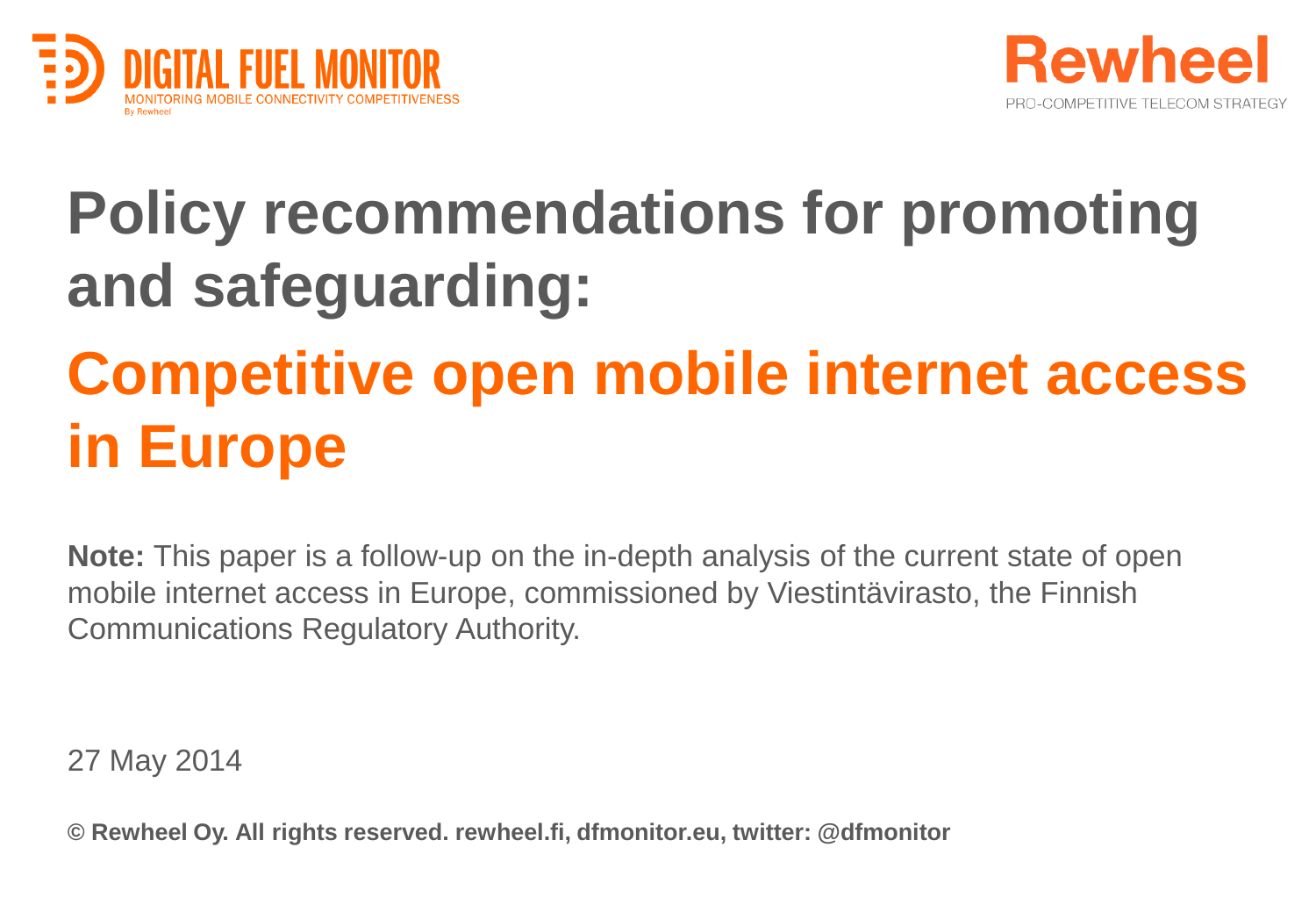#### The core issue

# **Competitive, open mobile internet access**



### Is this important for Europe?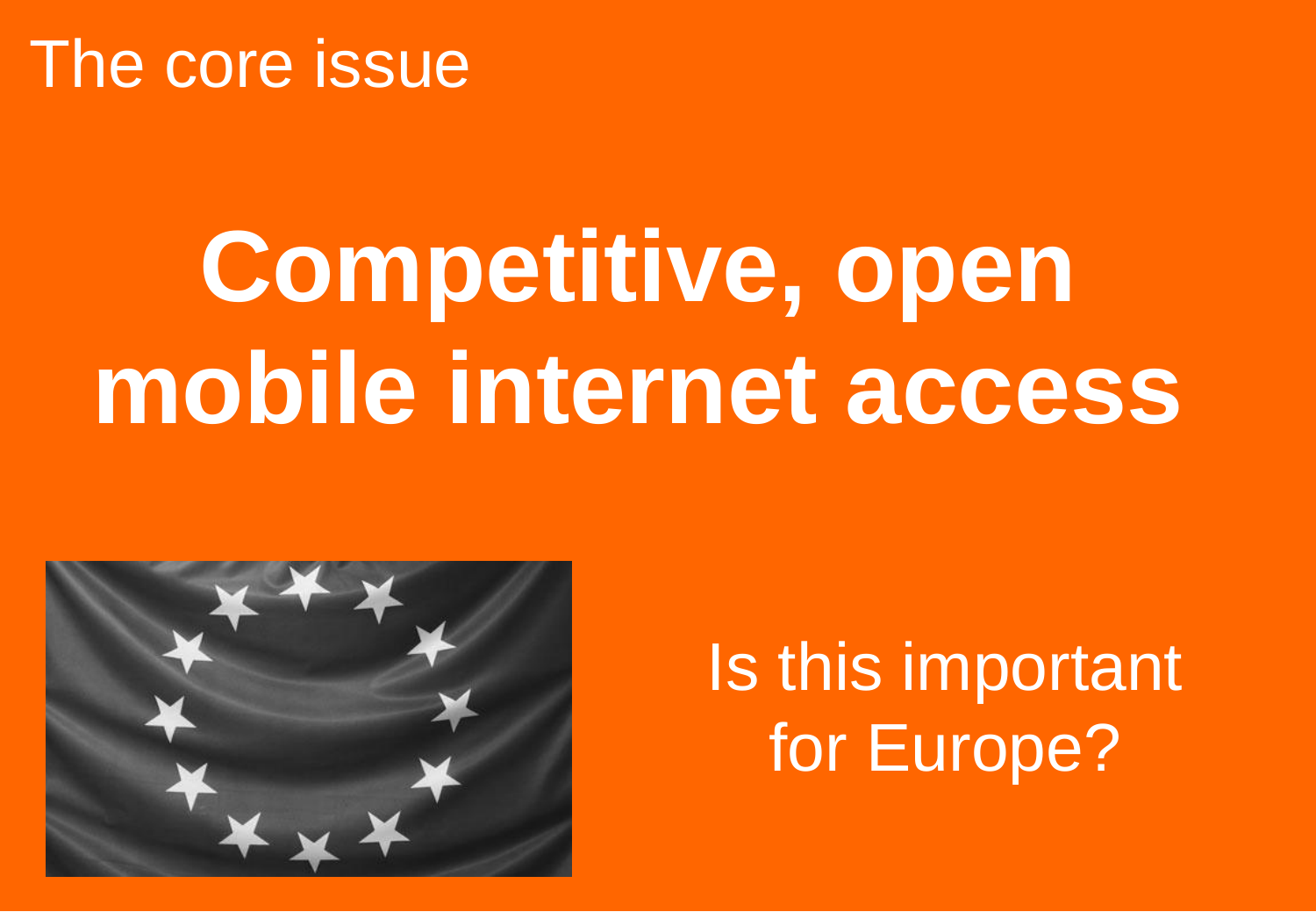Rewheel/Digital Fuel Monitor was the first consultancy to detect and report<sup>i)</sup> an alarming market development that threatens the future of open mobile internet access in Europe. Big EU telcos, eager to take full control of the online media and cloud markets, are forcing consumers to their own media and cloud applications by severely restricting open mobile internet access volume allowances while at the same time not counting the volume generated by their own media and cloud apps in the end-users' usage allowances.



## Will Europe turn a blind eye to this?

<sup>i)</sup> http://www.ft.com/cms/s/0/3ba4a3ea-b128-11e3-9548-00144feab7de.html (Financial Times, 23 Mach 2014) http://online.wsj.com/news/articles/SB10001424052702303978304579475220392710580 (Wall Street Journal, 1 April 2014) http://gigaom.com/2014/04/26/forget-fast-lanes-the-real-threat-for-net-neutrality-is-zero-rated-mobile-traffic/ (GigaOm, 26 April 2014)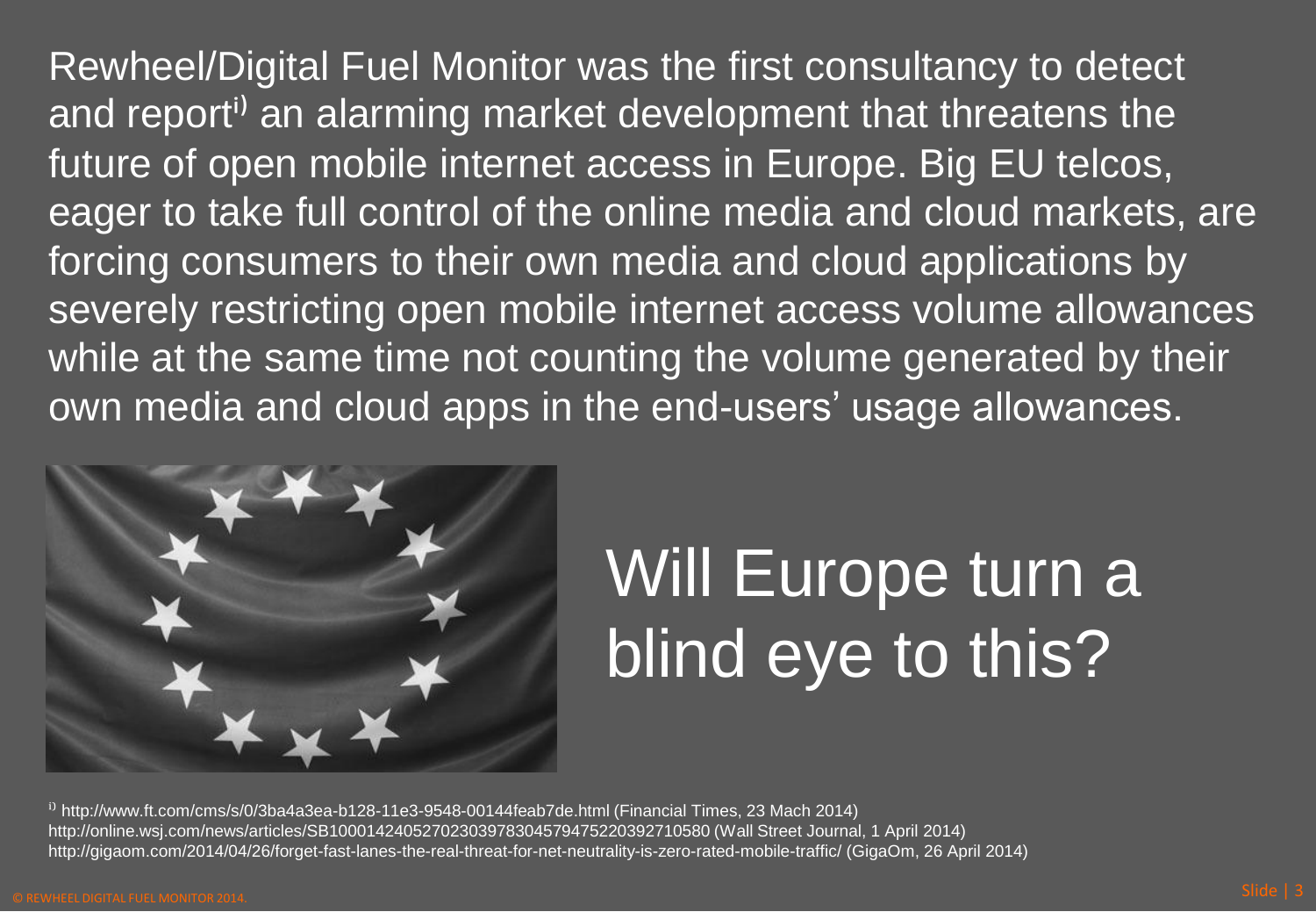#### Competitive open mobile internet access should be Europe's top priority!

 **Growth and innovation**: the internet economy is growing at over seven times the rate of the rest of the economy, the main source of internet innovation is mobility

 **Enterpreneurship and start-ups**: innovative internet economy start-ups and SMEs needs to be able to compete on a level playing field with potential internet economy gate keepers: both with dominant incumbent internet companies (like Google and Apple) and with telecom operators

 **Digital divide**: competitive open mobile internet access has all the potential to make access to online media, digital resources & knowledge, cloud storage & computing affordable for all (via cheap smartphones, tablets, laptops)

Side is the extension of the extension of the extension of the extension of the extension of the extension of the extension of the extension of the extension of the extension of the extension of the extension of the extens Open mobile internet access is becoming the prime **fuel** of Europe's digital economy and information society. Competitive open mobile internet access is as essential to the competitiveness of Europe's internet economy and information society as competitively priced energy is for the traditional economy and society.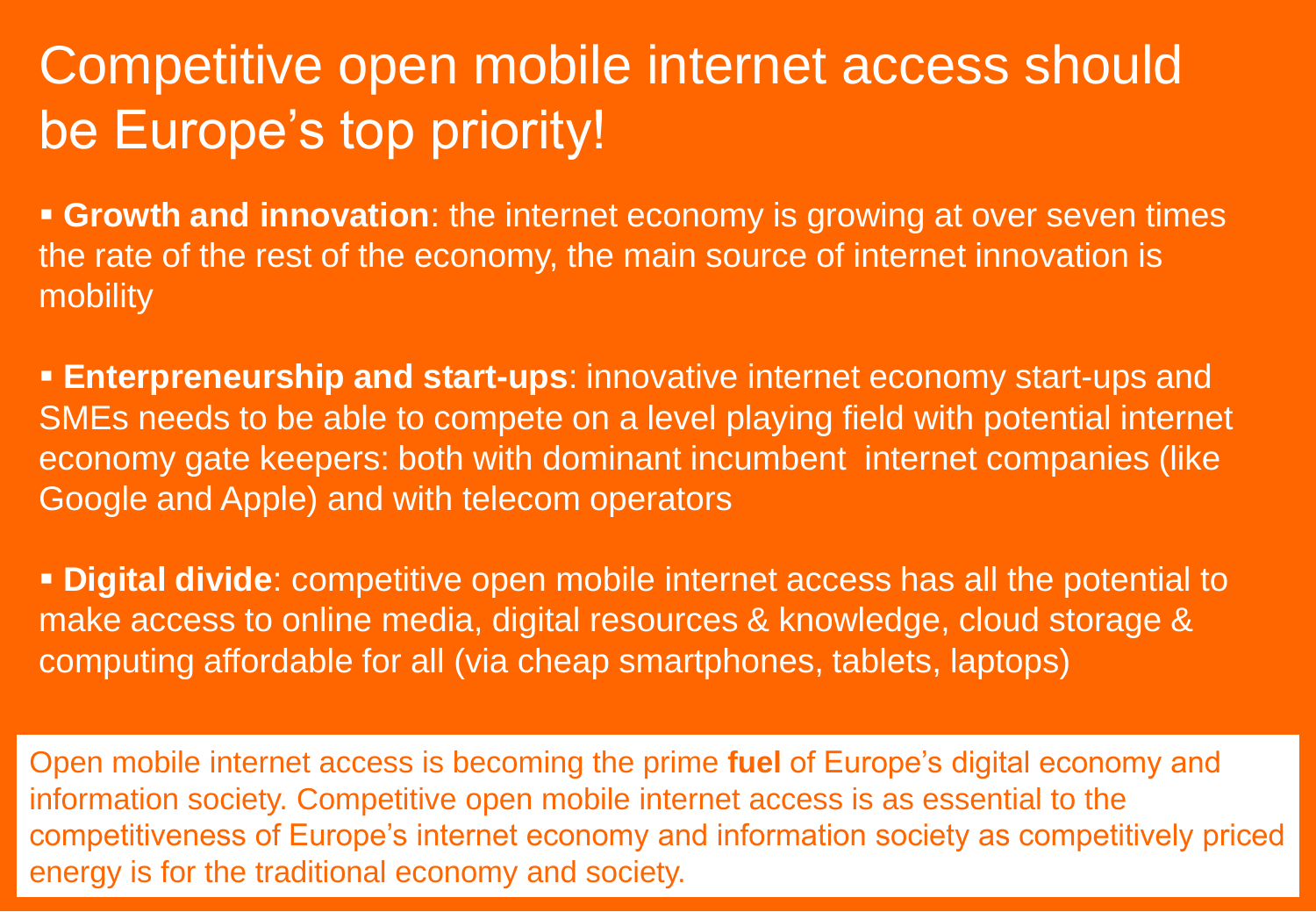#### **Policy recommendations – EU Single Market for open internet access**